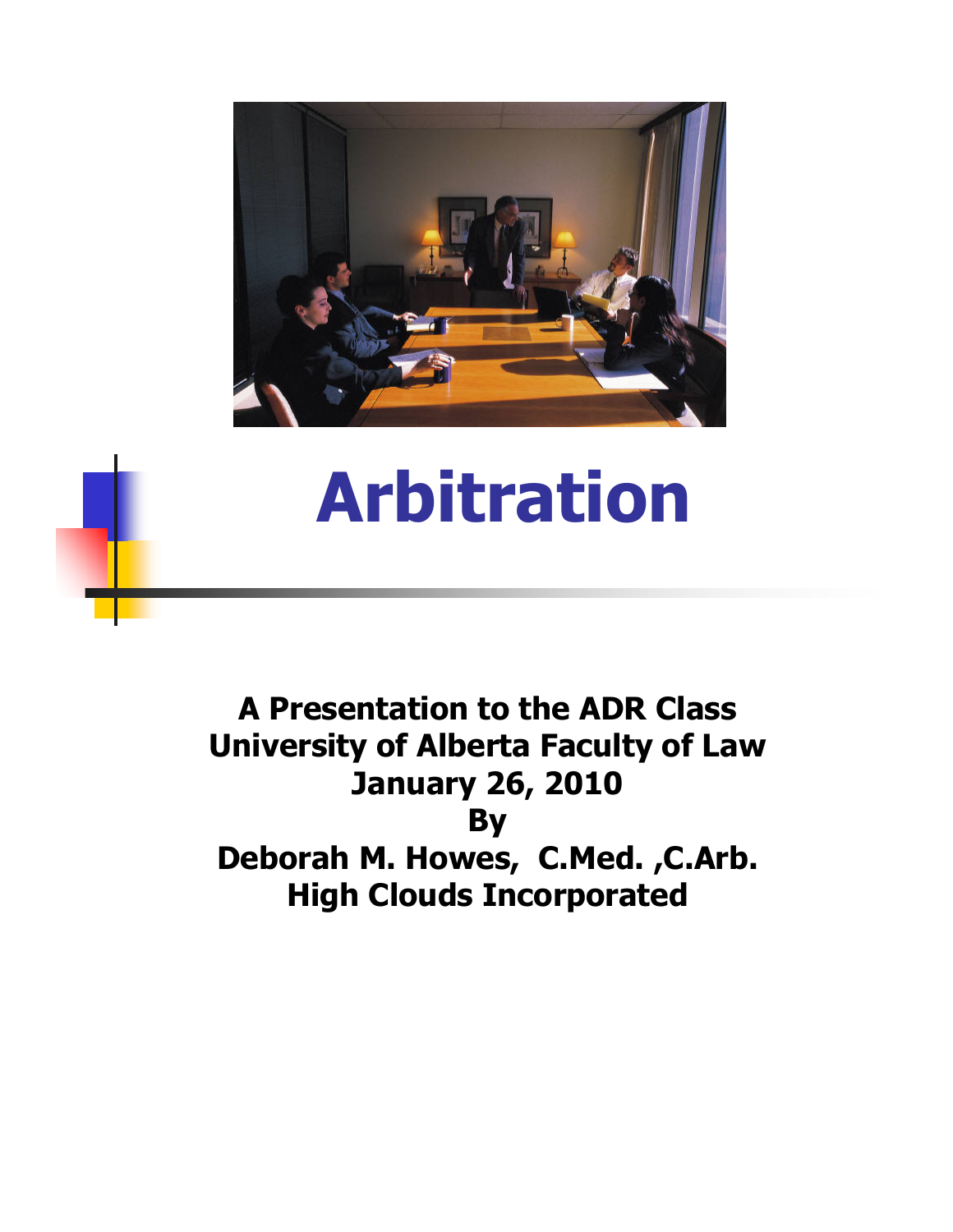#### Arbitration

- An ADR process a final and binding decision - (a private judge)
- **Entered into by agreement, by** contract or by legislation – voluntary or mandatory
- **Process and powers under the** Alberta Arbitration Act or other statutory process.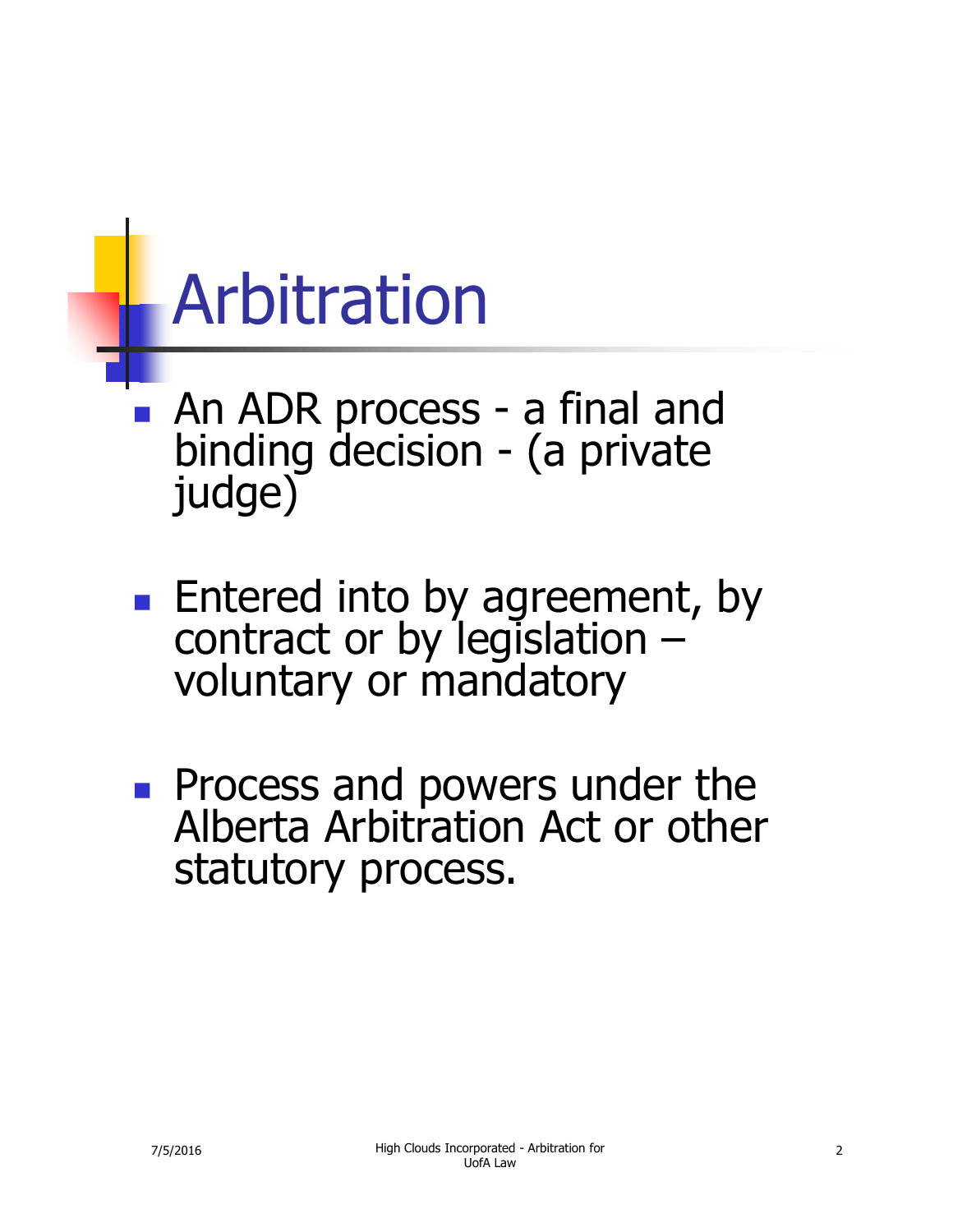#### Goals & Objectives Of Arbitration

#### **Arbitrator**

- **Fair hearing**
- **Fig.** fair & informed decision

#### Parties

- **present respective cases**
- **win their cases**

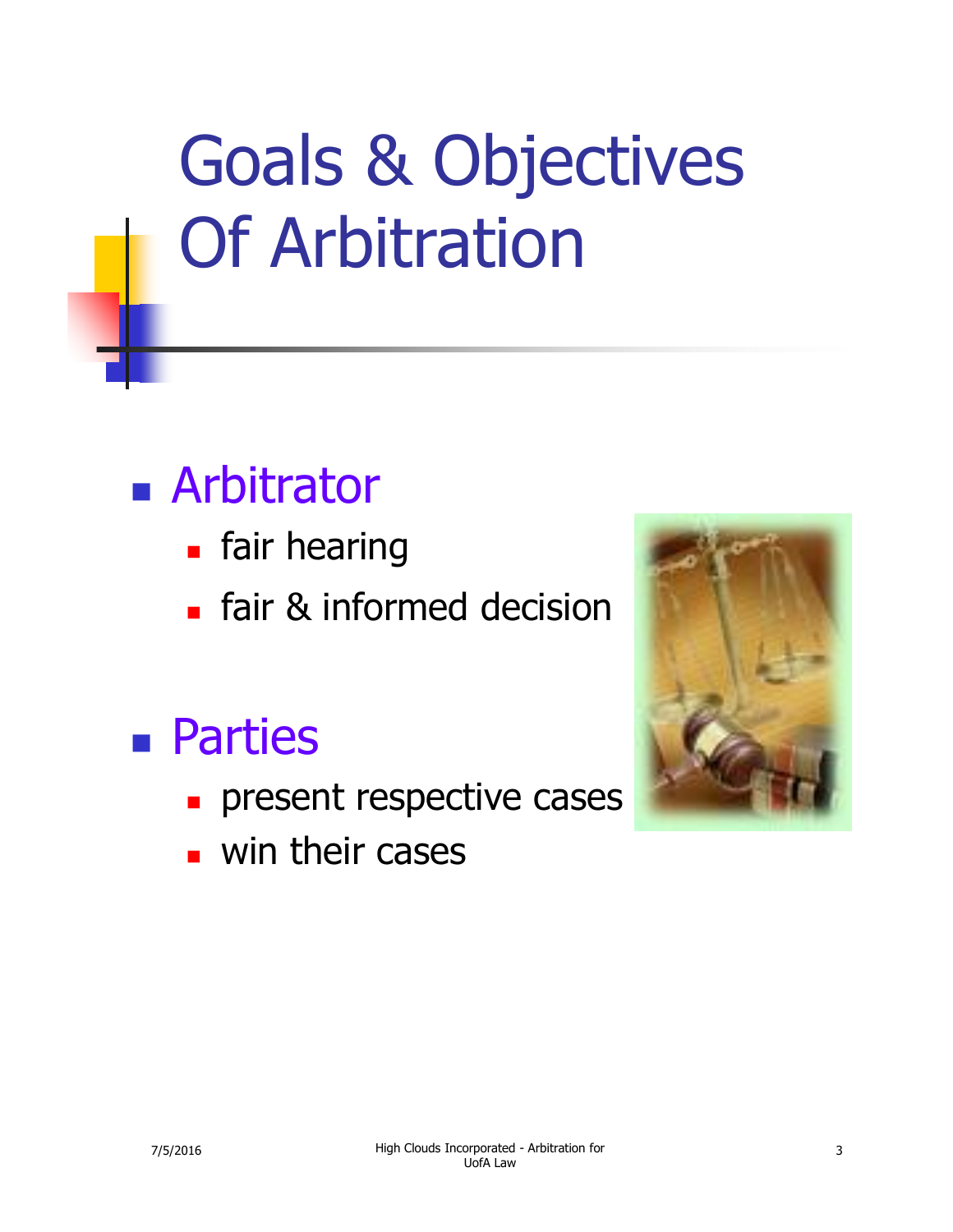# Risks & Benefits to **Client**

- **E** Formality
- **Perceptions**
- **Conflicts**
- **Rules of evidence**
- **Privacy and confidentiality**
- **Filexibility**
- **Time and Location**
- Cost
- **Choices arbitrator & process**
- **Representation styles**
- **Arbitrator powers**
- **Satisfaction levels**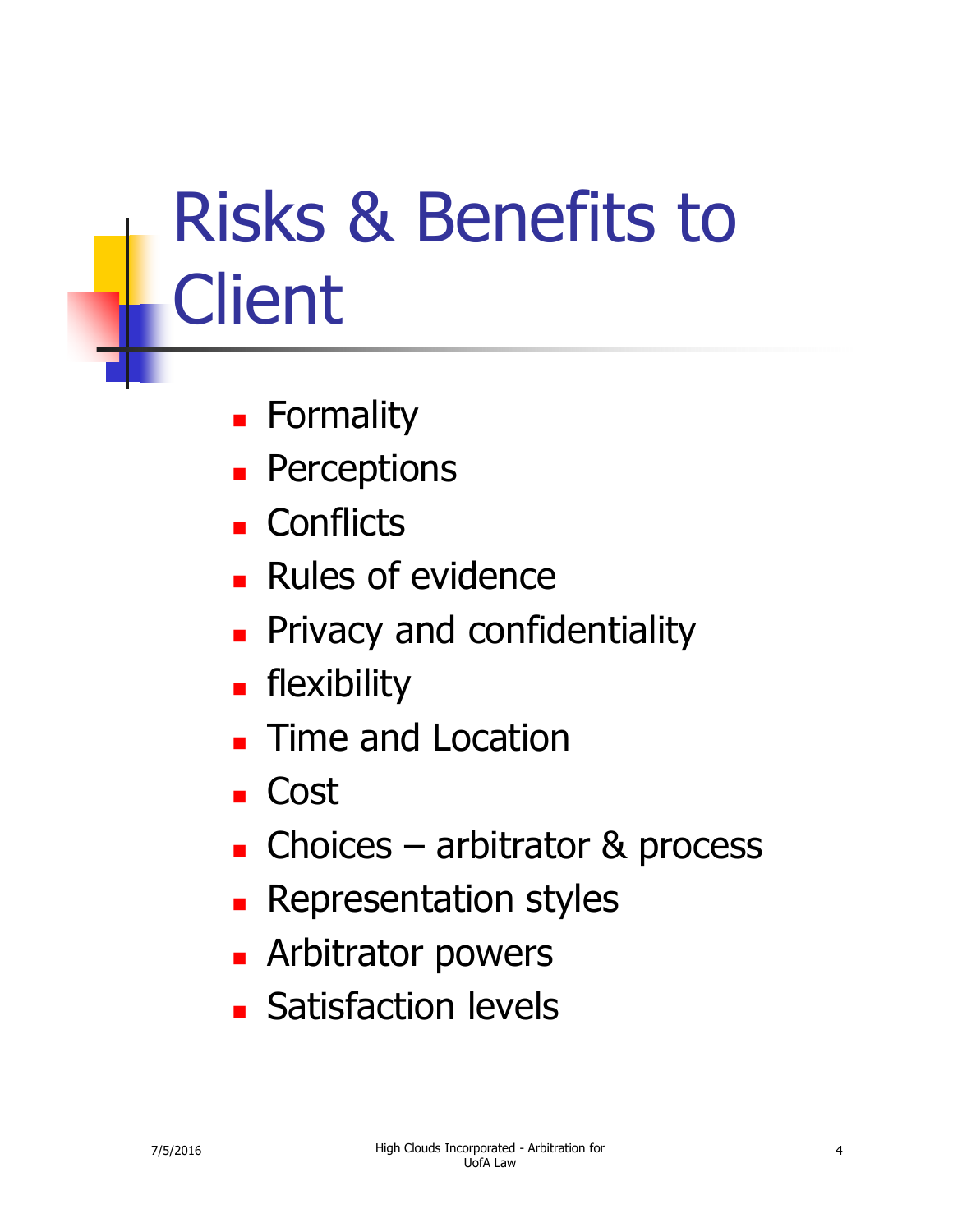# Choosing an Arbitrator

- Qualifications: education and experience
- **E** Content knowledge and experience
- Cost
- **Availability**
- **Conflicts of interest**
- **Agreement of the other party Rosters**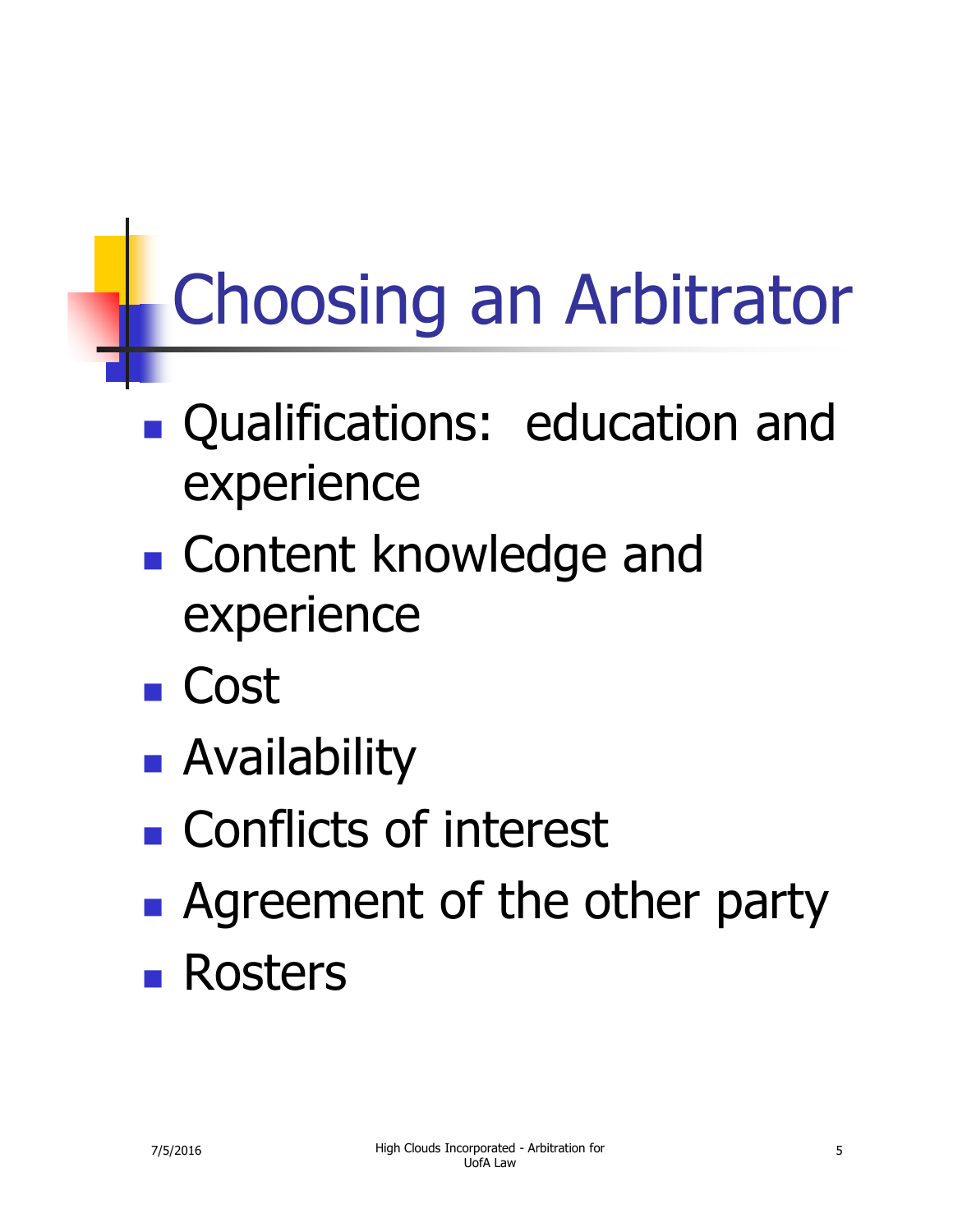Role of the Arbitrator

- Schedule and Control
- Listen
- **Nake findings of fact**
- **Nake a Decision**
- **Prepare and Issue a written** decision

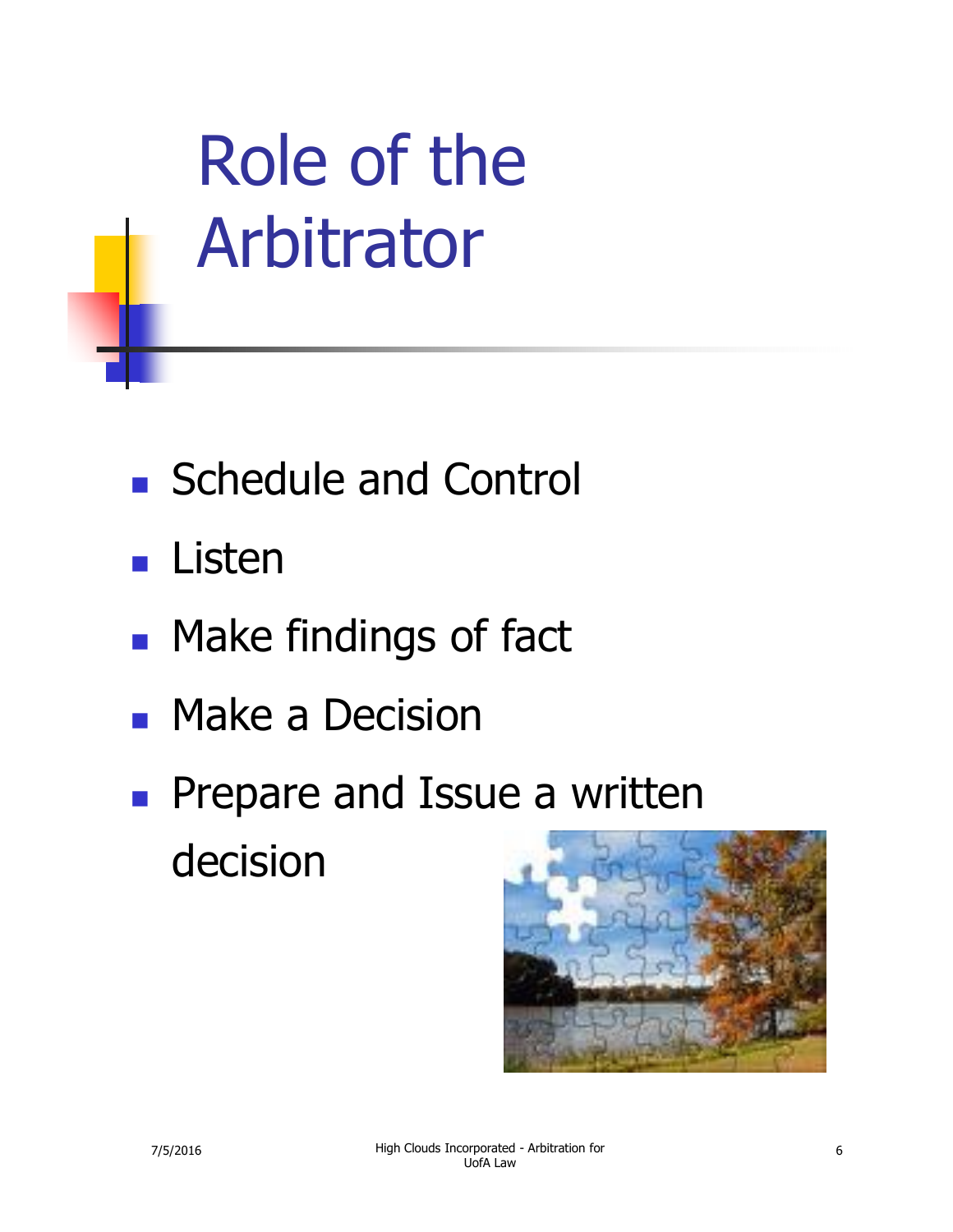## What can Arbitrators Do?

- Interpret and apply statutes
- Interpret and apply contracts
- **Determine facts**
- **Direct procedure**
- **n** Order costs
- **Order preservation of property** and documents
- **Order attendance of witnesses &** production of documents
- **Require expert evidence**
- **Nake interim and final awards**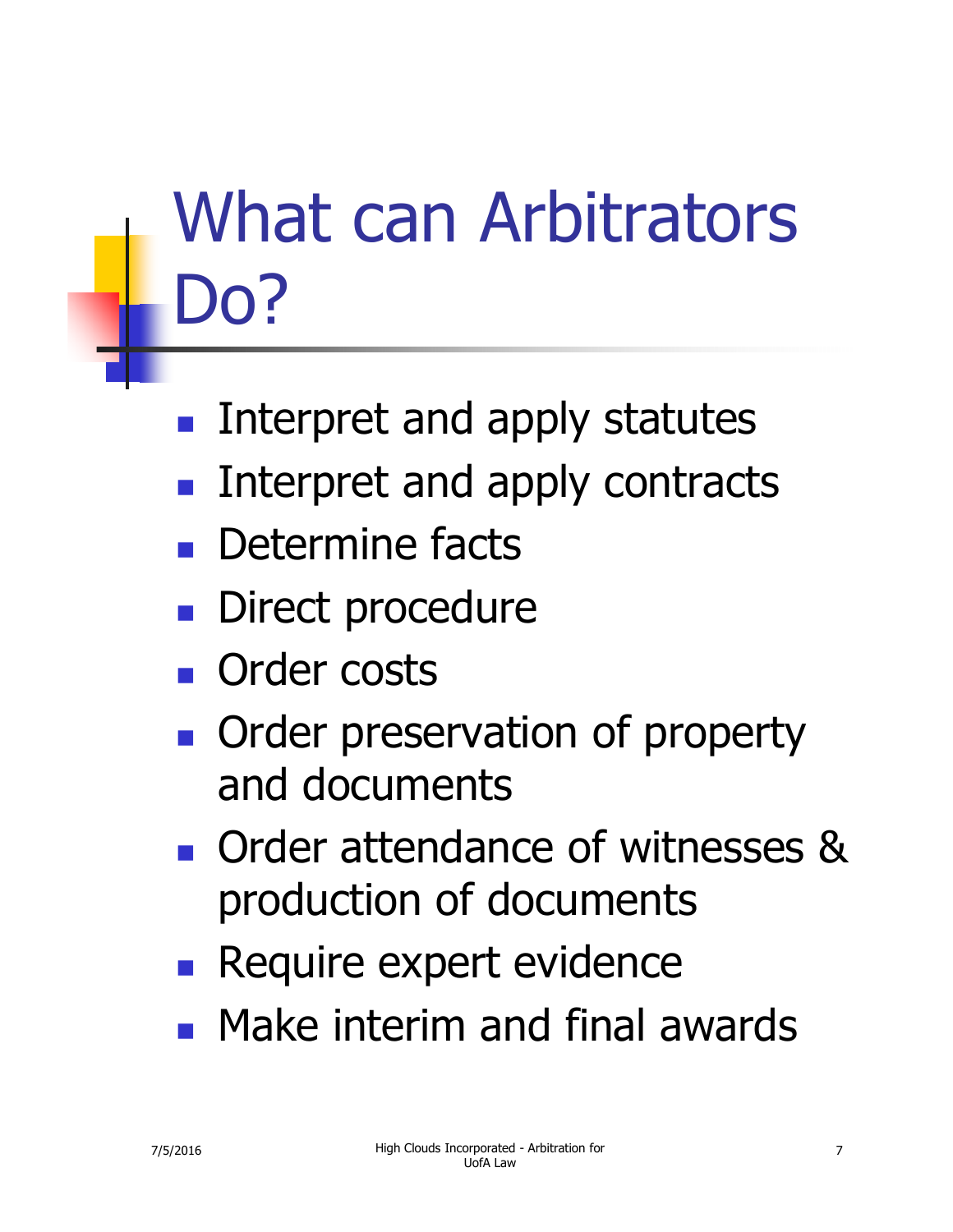## What can Arbitrators Do?

- Mediate if the parties agree
- Decide matters in accordance with the arbitration agreement and the contract
- **Consider any applicable usages of** trade
- Decide matters in accordance with law, including equity
- **Order specific performance, injunctions** and other equitable remedies
- **Award damages**
- **Award costs of the arbitration** (including the arbitrator's fees and disbursements)
- Correct mistakes in their awards or expand reasons if requested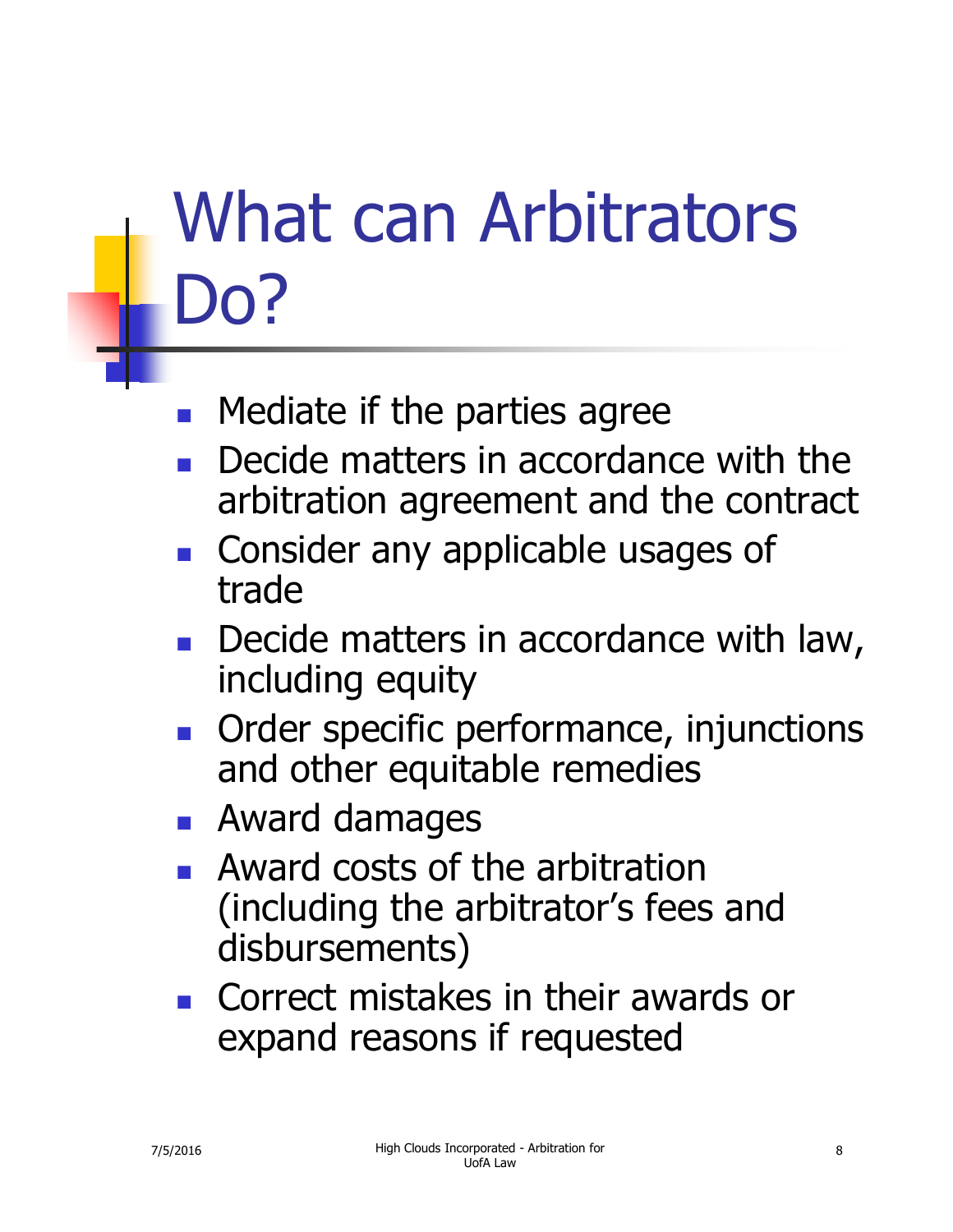#### Arbitration Hearing Process

#### **Pre-hearing meeting**

- Procedural matters
- Preliminary objections

#### **Hearing**



- Opening remarks by arbitrator
- Opening statements by parties
- Preliminary objections
- Evidence
- Argument
- Closing remarks by arbitrator
- (like a court trial)



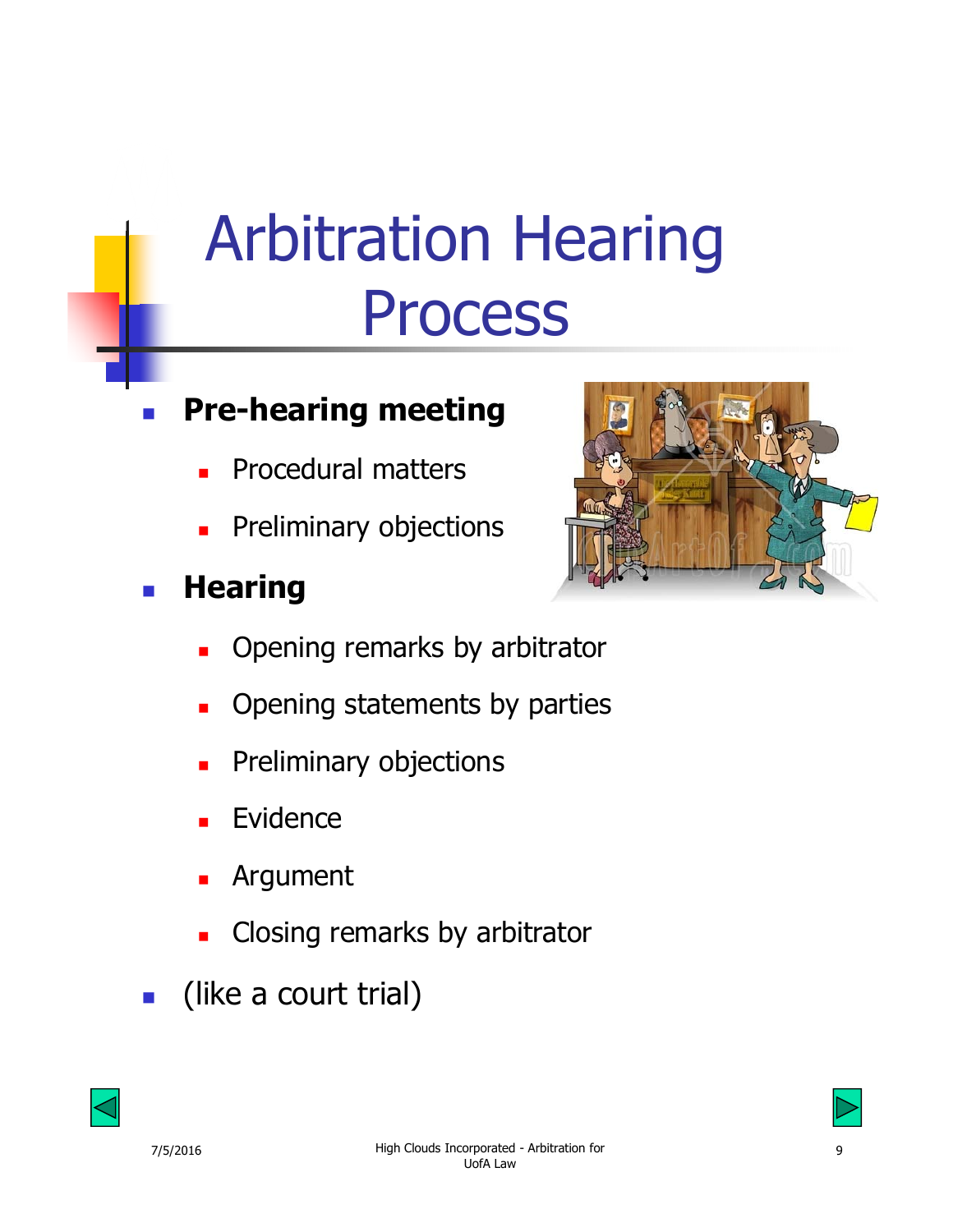### The Arbitration Act

- 1991 version last updated 2003
- 55 sections empowering vs detail
- Covers:
	- **Commencing arbitration**
	- **Powers and authority of arbitrator**
	- **Court supervision, assistance and** powers
	- **Notices, service, costs**
	- **Remedies**
	- **Taxation of the arbitrator's fees**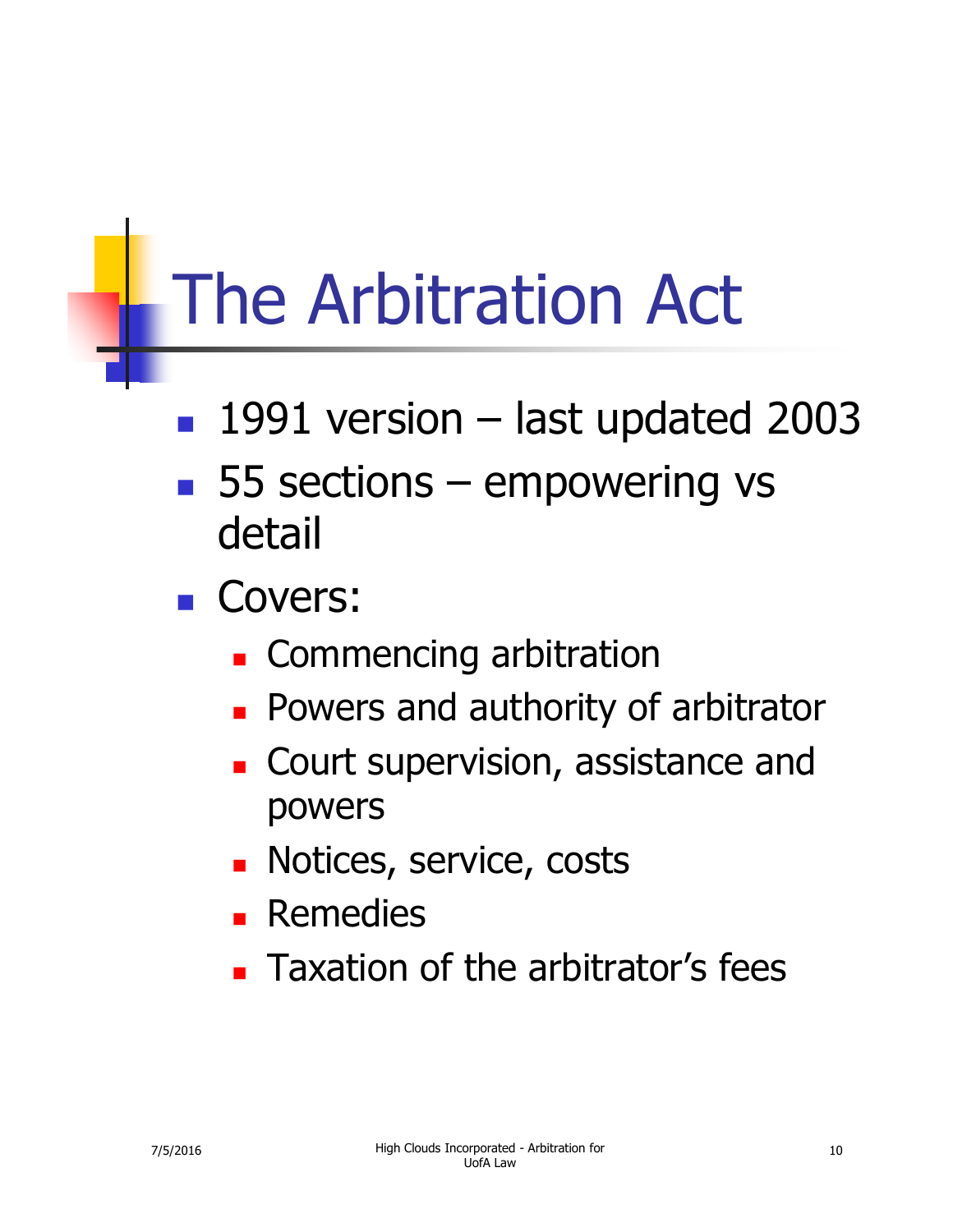## Determining When Arbitration is Appropriate

- **Nature of dispute**
- **Nature of decision required**
- Decision maker expertise required
- **Clients' goals**
- **Counsels' style**
- Speed, cost, control, privacy
- **Likelihood of appeal or j.r.**
- **Flexibility desired**
- **Ability to convert to mediation**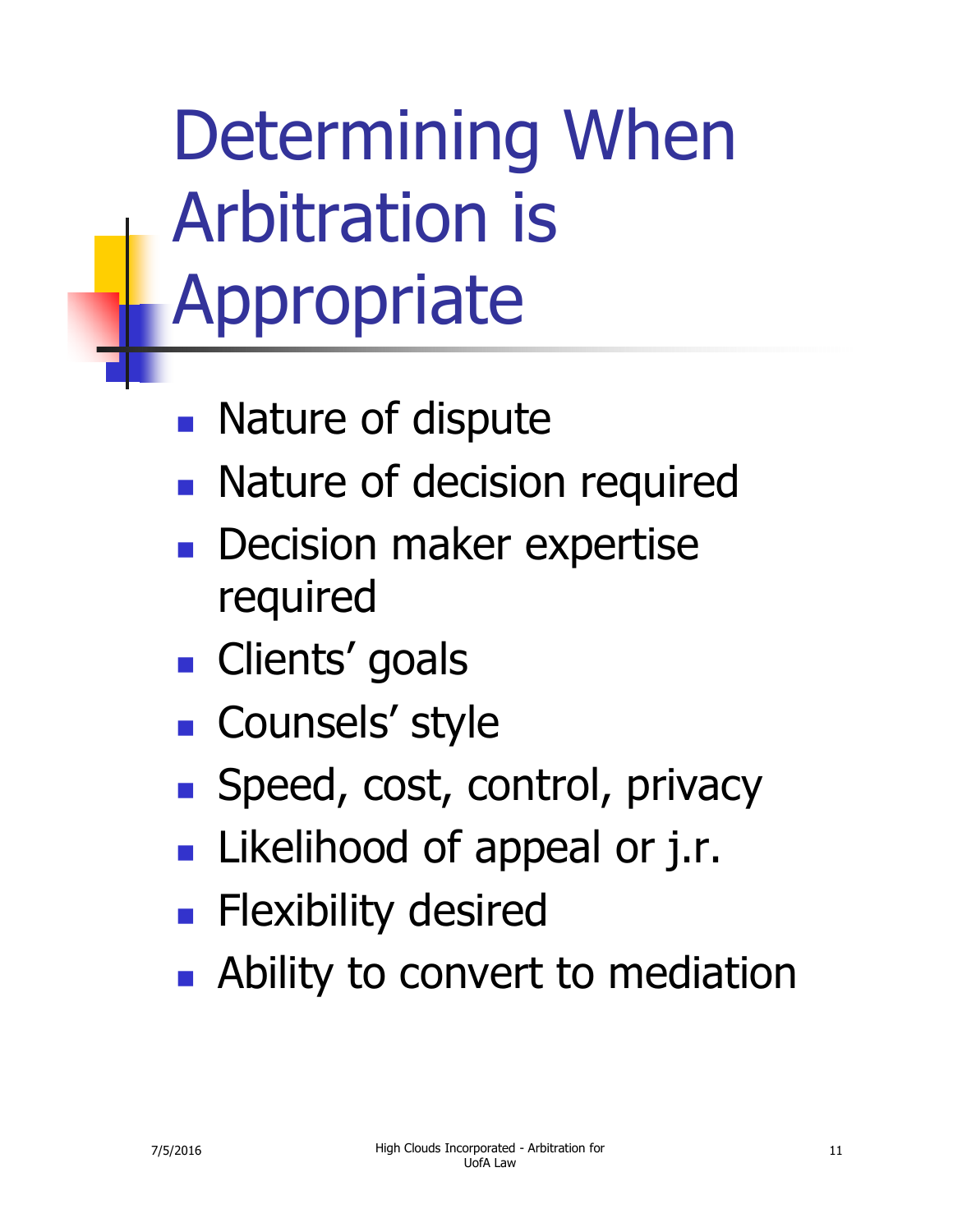#### Where is Arbitration Used?

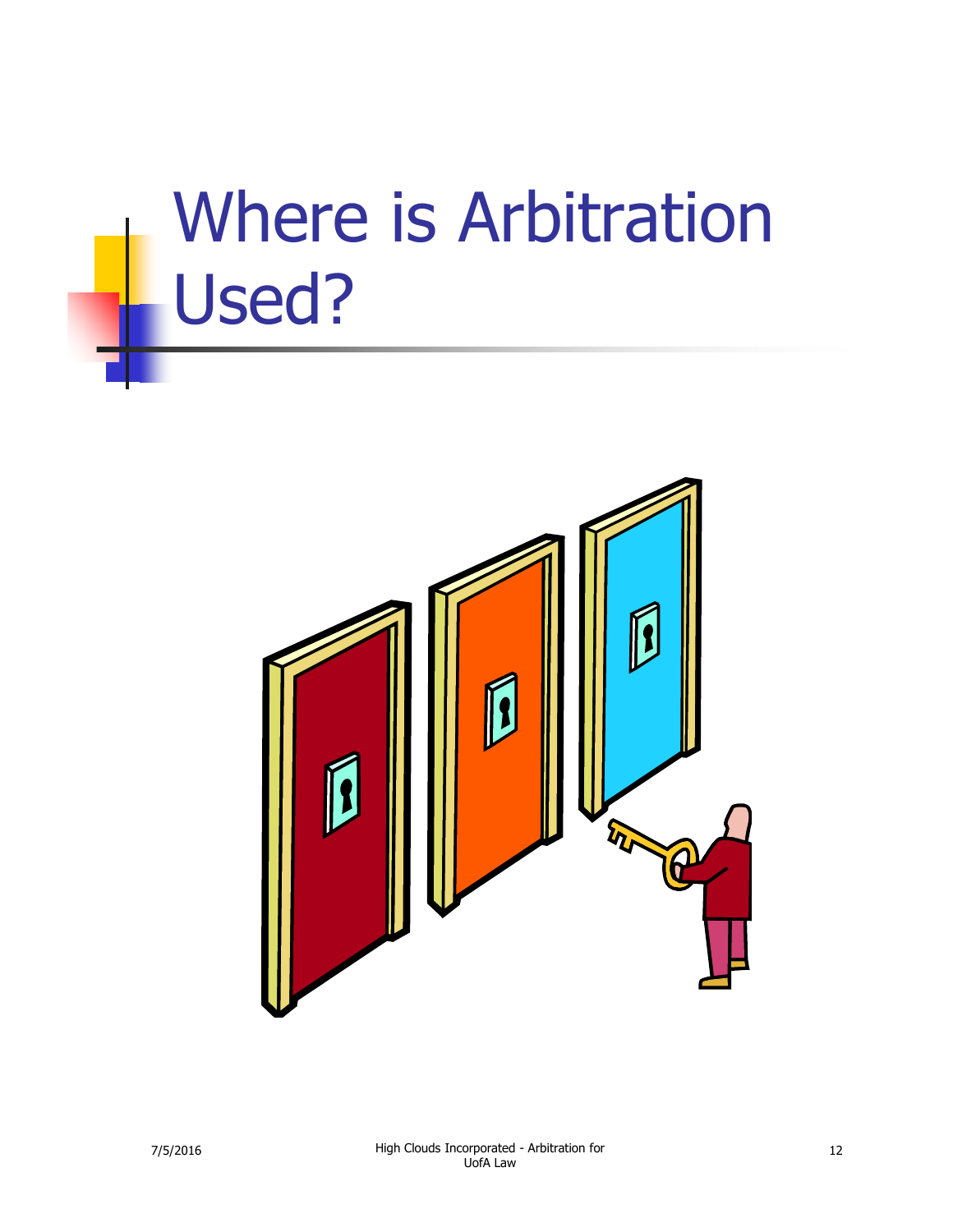## Where is Arbitration Used?

- Labour and employment statute, contract, consensual
- Property condominium, construction, purchase & sale, renovation
- **Business leases, franchise** agreements, contracts (customers and suppliers)
- **Technology**
- **Patents and Trademarks**
- **Trade national, provincial and** international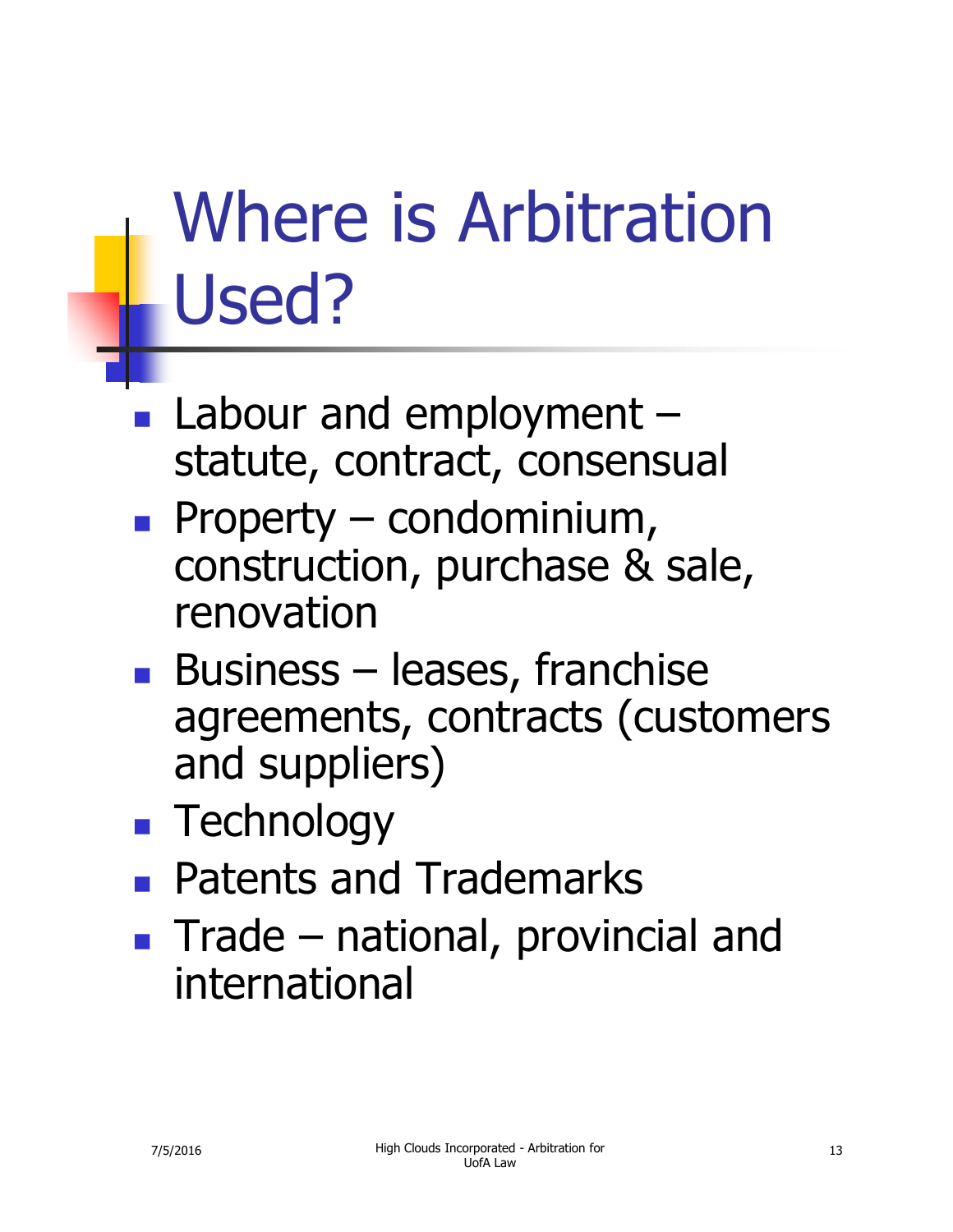## Where is Arbitration Used?

- Insurance automobile, personal injury, benefits
- $\blacksquare$  Consumer purchases, warranties, credit cards
- Family estate distribution
- **Debts**
- **Sports**
- International relations
- **Aboriginal claims**
- $\blacksquare$  Municipal revenue sharing, inter-municipal relations, tax payer disputes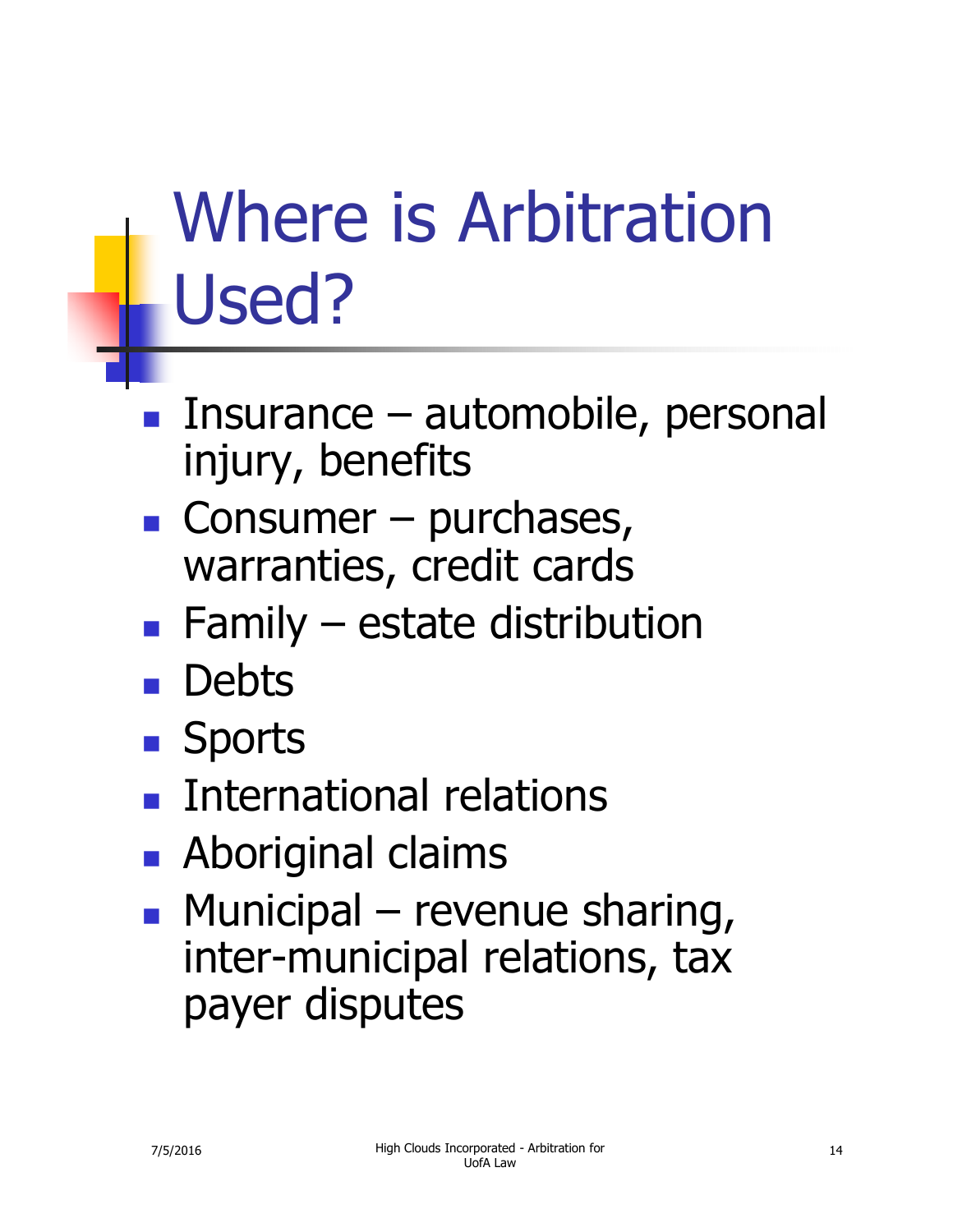#### Arbitration vs. Mediation

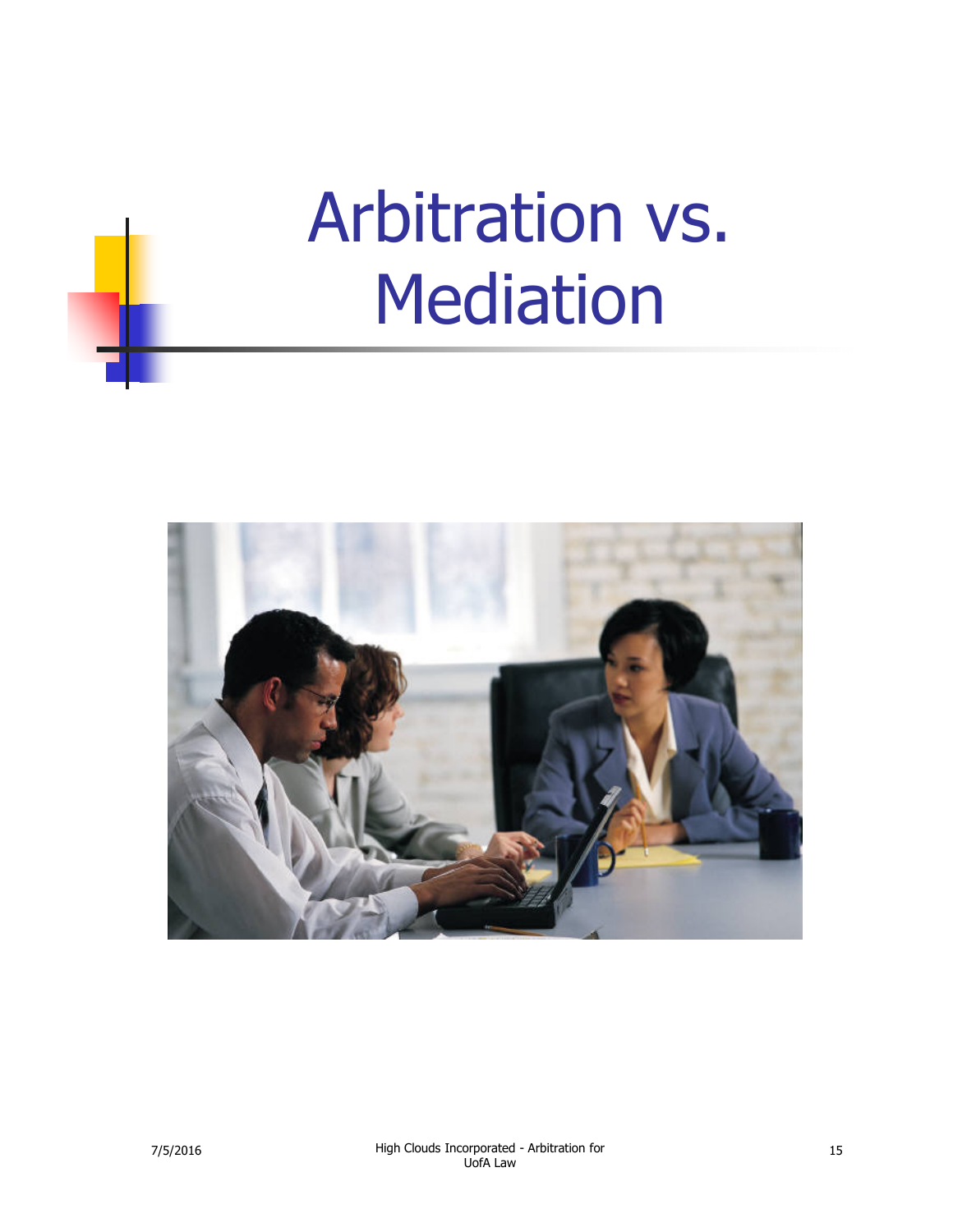#### Mediation

- A process impartial 3rd party negotiate their own resolution or settlement - facilitating the negotiating process for the parties.
- **Entered into by agreement, by** contract or by law.
- **Process and powers by contract** or specific statutory process.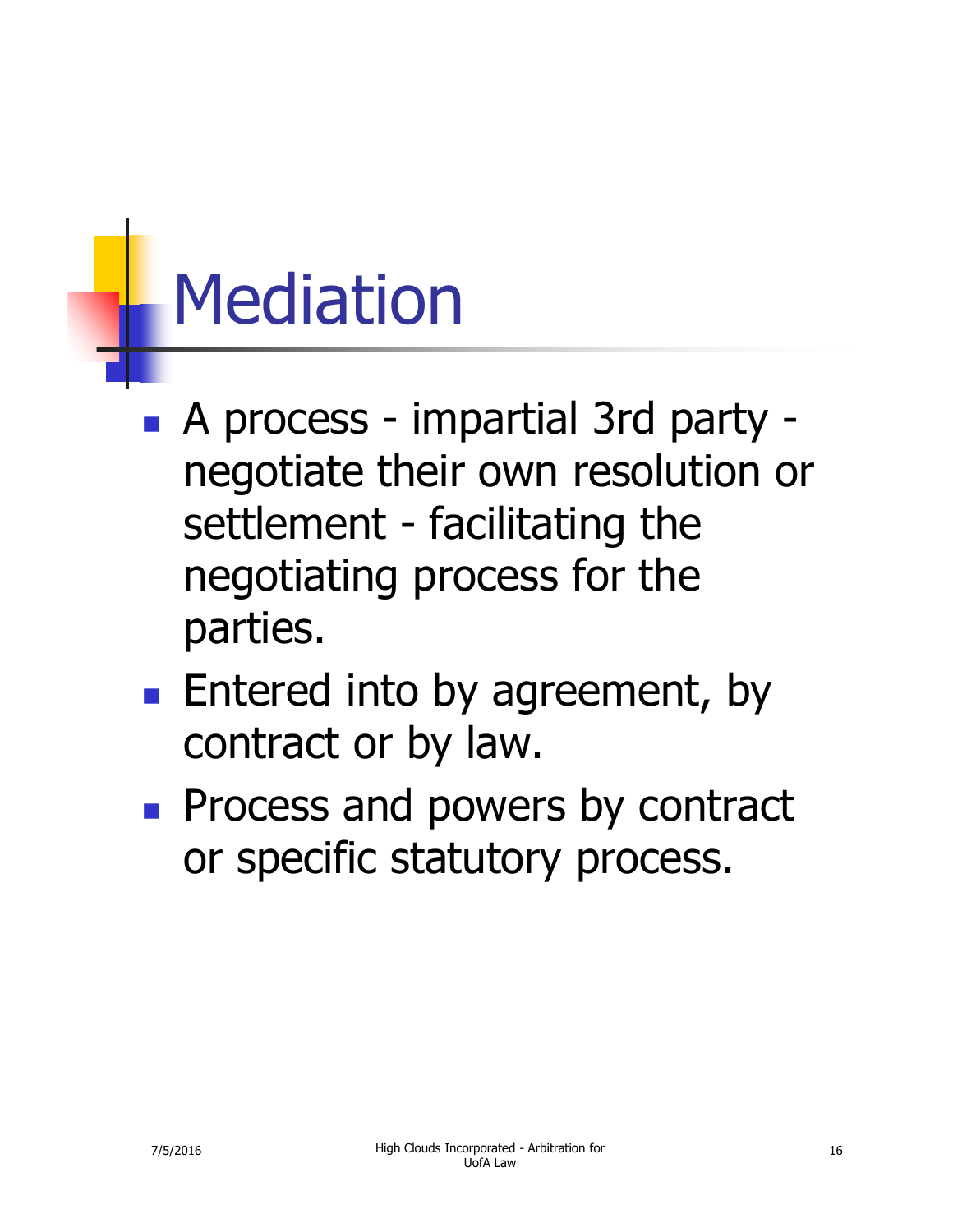#### Key Differences – Arbitration - Mediation

- **Role of neutral**
- **Objectives of the parties**
- **Panels or teams**
- **Process**
- **E** Caucuses with parties
- **Disclosure**
- **Fair process**
- **Outcome**
- **Enforceability of outcome**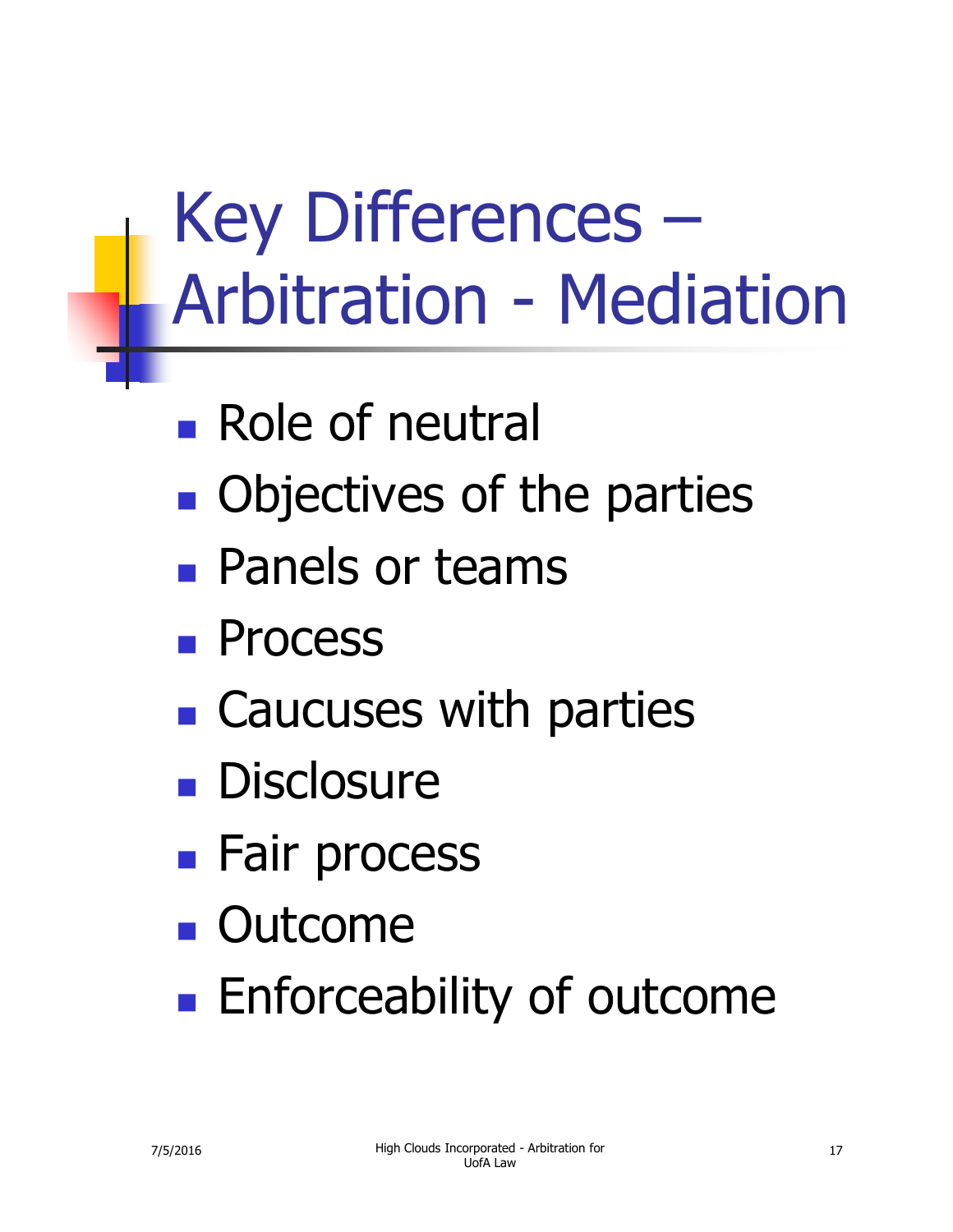#### Combining the Processes - Med-Arb

**Nediation can be combined** with arbitration.

■ Challenges present –

- **Different levels of disclosed** information by the parties
- **Ability of neutral to meet** separately with a party
- **Example 2 Clarity of roles and differences**
- **NHich started first**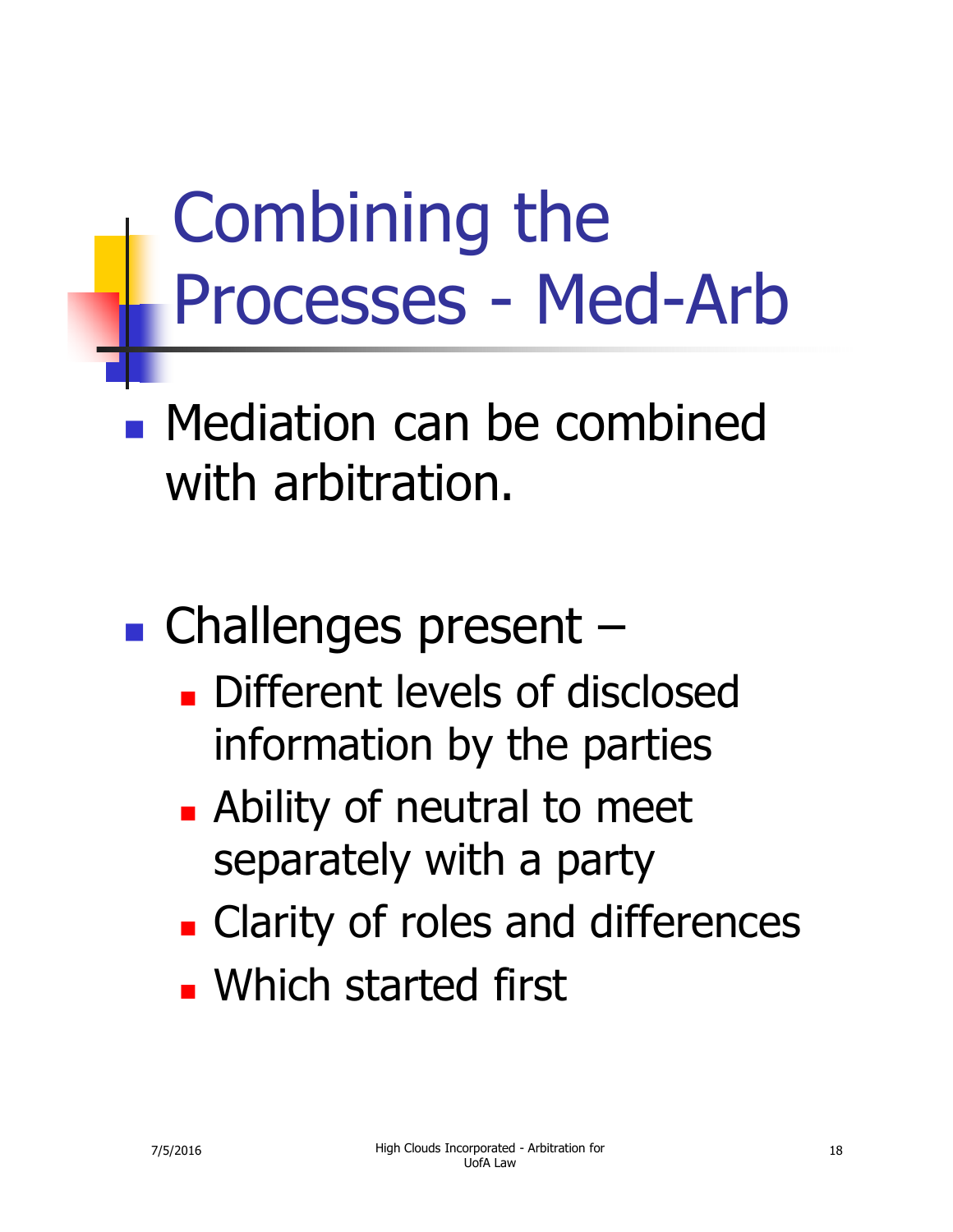#### Combining the Processes - Med-Arb

#### ■ Sections 35 and 36 of the Arbitration Act

- **If the parties reach a** settlement, the arbitrator turns it into a written decision (consent decision)
- **If the parties do not resolve all** the disputed items using mediation, the arbitrator then makes a final decision on the outstanding items.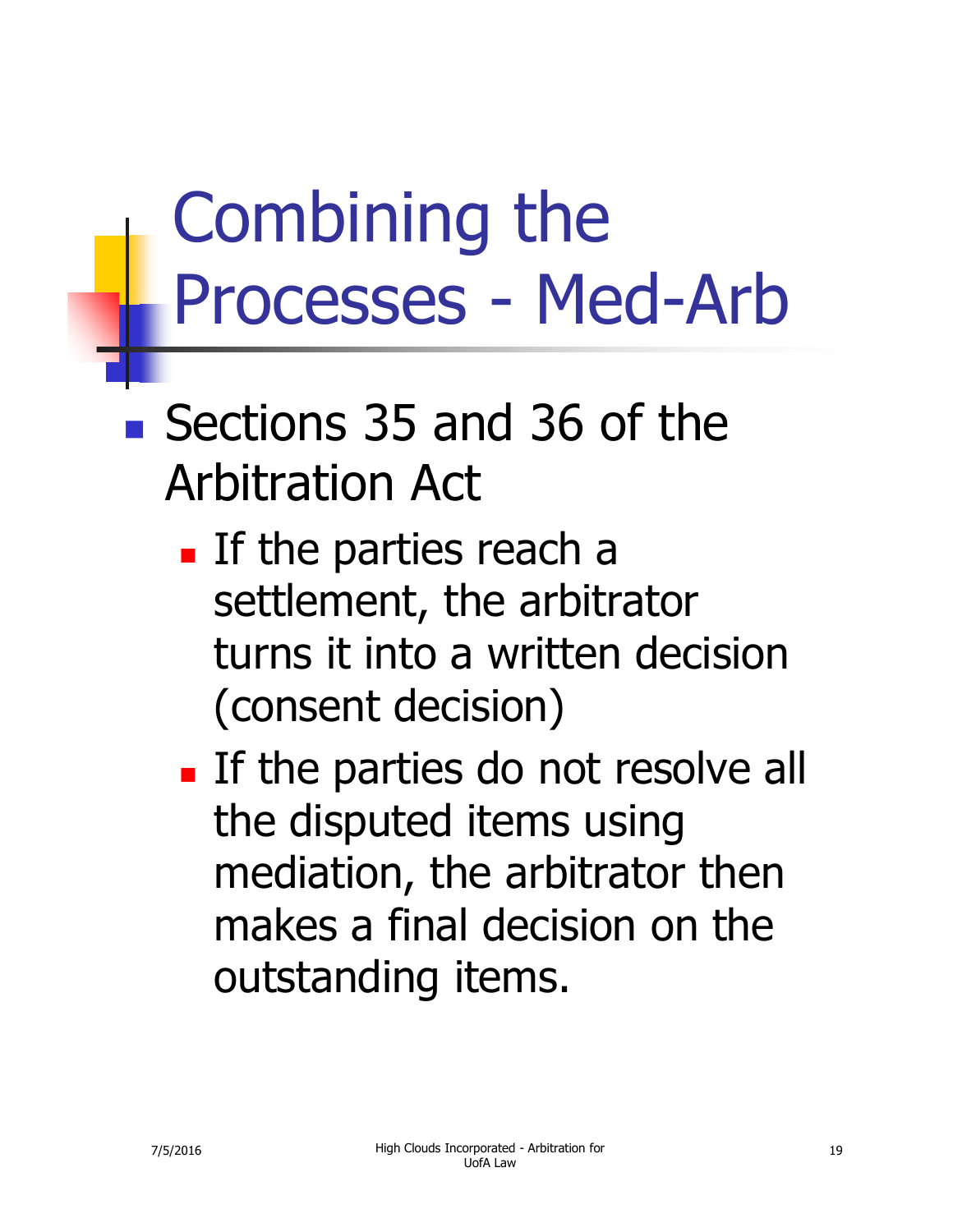## Legal Concepts in Settlement

 $\blacksquare$  Mediation – the outcome is a contract between the parties which then has to be enforced as a contract

**Arbitration – the outcome is** a final and binding decision which can be filed and enforced as a court order – limited appeal or review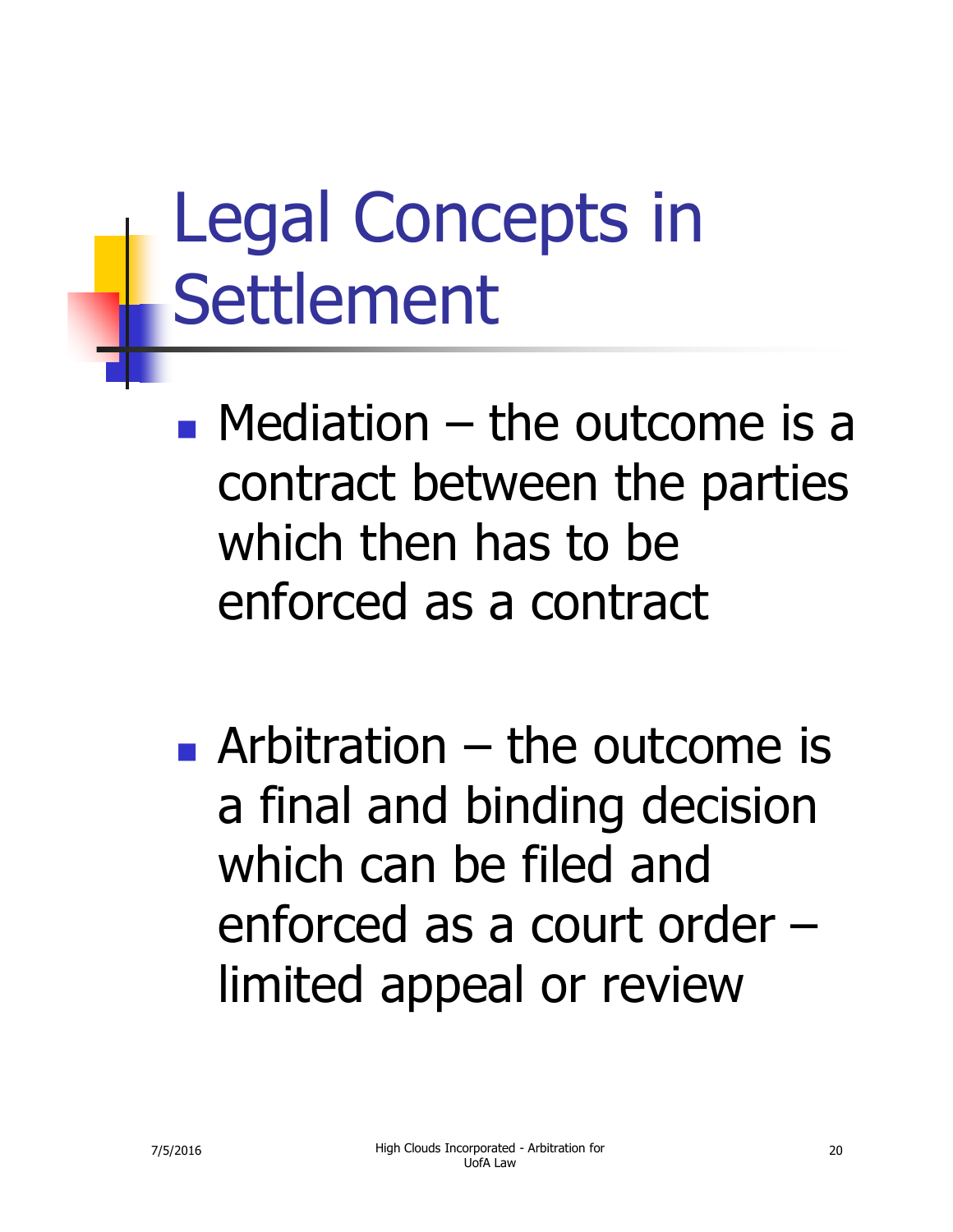### Role of the ADR Institute of Canada

- **National professional association**
- **Designations of Chartered** Arbitrator and Chartered Mediator
- Distance learning provincial bodies local training (eg. AAMS)
- **Standards, insurance, code of** conduct, renewal
- **Continuing education**
- **National Arbitration and** Mediation Rules
- **An ADR case management** service
- **http://www.adrcanada.ca**